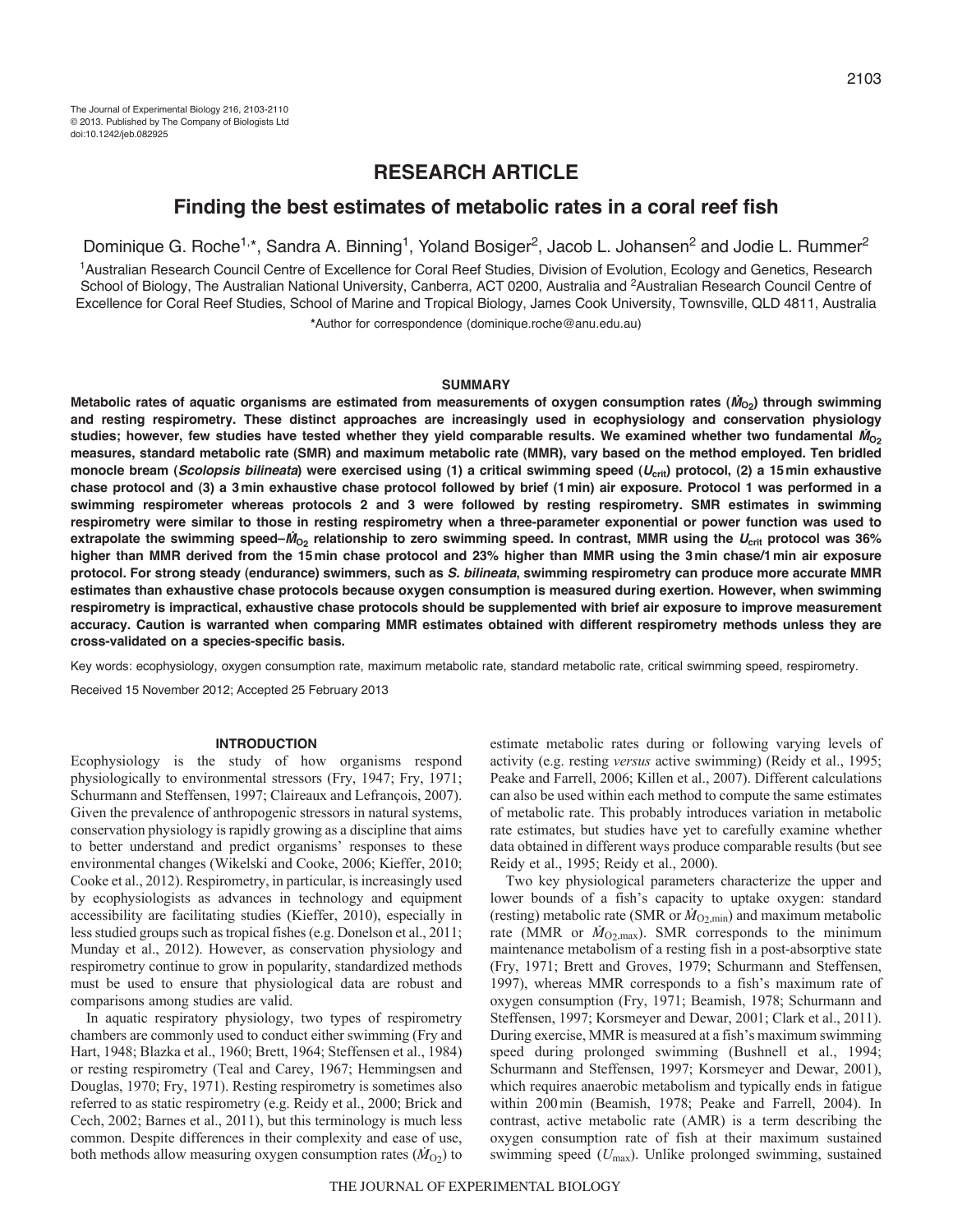swimming can be maintained for  $>200$  min and is powered solely by aerobic metabolism (Beamish, 1978; Peake and Farrell, 2004). Beyond *U*max, fish generally engage in burst-and-coast swimming and  $\dot{M}_{O2}$  begins to asymptote (Sepulveda and Dickson, 2000; Claireaux et al., 2006). As a result, MMR often slightly exceeds AMR because fish are forced to swim beyond their maximum sustained swimming speed for a limited time (Bushnell et al., 1994; Schurmann and Steffensen, 1997). Once measured, SMR and MMR can be used to calculate a fish's aerobic scope for activity, which determines the range of metabolic energy available for aerobic activities (Fry, 1947; Bushnell et al., 1994; Cutts et al., 2002; Claireaux and Lefrançois, 2007; Clark et al., 2011). SMR and MMR exclude metabolic activities powered anaerobically because anaerobic metabolism cannot be measured directly through oxygen consumption at the time of exercise (Korsmeyer and Dewar, 2001).

In swimming respirometry, the most common means of estimating a fish's metabolic rate is using a critical swimming speed  $(U_{\text{crit}})$ protocol such as the one initially developed by Brett (Brett, 1964) (Reidy et al., 1995; Plaut, 2001; Farrell, 2007). Fish are made to swim against a laminar water flow in a swimming respirometer while water velocity is increased incrementally, at regular intervals, until the fish fatigues. The *U*<sub>crit</sub> is the swimming speed at which fish become exhausted and stop swimming. Because oxygen consumption is measured continuously while fish are exercised to exhaustion, swimming respirometry is thought to provide a very accurate estimate of MMR (Farrell and Steffensen, 1987; Plaut, 2001; Shultz et al., 2011). In contrast, SMR is not directly measured using this method, but can be calculated by extrapolating the nonlinear swimming speed– $\dot{M}_{\text{O}2}$  relationship to a swimming speed of zero (Bushnell et al., 1994; Reidy et al., 2000; Korsmeyer and Dewar, 2001; Korsmeyer et al., 2002; Binning et al., 2013). Despite many advantages of this method for measuring MMR,  $U_{\text{crit}}$  protocols can be time consuming and species that are poor swimmers (e.g. ambush predators) often lack the motivation to swim in a respirometer (Peake and Farrell, 2006).

To circumvent the limitations of swimming respirometers, exhaustive chase protocols have been developed to estimate MMR whereby fish are manually chased to exhaustion (Black, 1958; Milligan, 1996; Kieffer, 2000) and immediately placed into a resting respirometer (Cutts et al., 2002; Jordan and Steffensen, 2007; Norin and Malte, 2011). Variations of this method also exist in which fish are briefly held out of the water after chasing (Ferguson and Tufts, 1992; Donaldson et al., 2010; Clark et al., 2012). Air exposure contributes to increasing metabolic demands and has been argued to simulate exercise stress associated with catch-and-release fisheries, where fish are temporarily held out of the water to allow hook removal (Donaldson et al., 2010; Clark et al., 2012). Because the volume of resting respirometers is generally small relative to the size of the fish, individuals tend to remain immobile in the chamber and MMR is measured during recovery from exercise/chasing (Steffensen, 2005). This method relies on postexercise oxygen consumption rates and MMR therefore corresponds to the sum of the fish's routine metabolic rate (RMR;  $\dot{M}_{\text{O}2}$  during activities that elevate SMR) (Schurmann and Steffensen, 1997; Steffensen, 2005) and excess post-exercise oxygen consumption (EPOC) to repay the oxygen debt incurred from anaerobic metabolism during chasing (Killen et al., 2007). One major advantage of using resting respirometry is that SMR can be measured while fish have remained inactive in the chamber for several hours (typically between 2 and 24h, depending on the species), thus allowing both SMR and MMR to be calculated in one trial (Cutts et al., 2001; Brick and Cech, 2002; Cutts et al., 2002; Nilsson and Ostlund-Nilsson, 2004; Nilsson et al., 2009; Nilsson et al., 2010; Donelson et al., 2011; Norin and Malte, 2011; Clark et al., 2012).

Some studies suggest or anecdotally report that similar MMR measurements can be obtained using both exhaustive chase protocols and *U*crit protocols (e.g. Killen et al., 2007; Gingerich et al., 2010). However, a comprehensive comparison of key metabolic parameters measured with different respirometry methods has yet to be conducted. Here, we compare data obtained using three common methods of measuring SMR and MMR in fishes: (1) a traditional  $U_{\text{crit}}$  protocol, (2) an exhaustive chase protocol by manual chasing and (3) an exhaustive chase protocol by manual chasing followed by brief (1 min) air exposure.  $\dot{M}_{O2}$  measurements for protocol 1 were carried out in a swimming respirometer whereas measurements for protocols 2 and 3 were performed in resting respirometers.

### **MATERIALS AND METHODS Study site and species**

We chose the coral reef fish *Scolopsis bilineata* (Bloch 1793) (Nemipteridae) for this study due to its high abundance on the Great Barrier Reef (Boaden and Kingsford, 2012; Roche et al., 2013), adequate size relative to the respirometry equipment used, and amenable behaviour in the swimming respirometer (Binning et al., 2013). Adult fish were collected by divers using barrier and hand nets between February and March 2012 from reefs surrounding Lizard Island, on the northern Great Barrier Reef, Australia (14°40′S, 145°28′E). Fish were transported live in buckets to the aquarium facilities at the Lizard Island Research Station within 2h of capture and held in individual aquaria  $(40.0 \times 29.0 \times 18.0 \text{ cm}, \text{width} \times \text{length}$  $\times$  height) with a flow-through water system directly from the reef. Fish were fed once daily with pieces of raw prawn (mean wet mass  $\sim$ 1 g) and maintained in aquaria for a minimum of 3 days before the respirometry trials. Length measurements for individual fish were obtained by holding each fish in a plastic bag half-filled with water and measuring total length (TL), body width and body depth with handheld callipers. Body mass (*M*) was measured directly on a balance. Fish were fasted for 24h prior to the experimental trials (Johansen and Jones, 2011; Shultz et al., 2011) to evacuate the digestive tract and standardize a post-absorptive state that maximizes energy availability for swimming (Niimi and Beamish, 1974). Ten fish (TL=17.6 $\pm$ 0.4 cm,  $M=97.0\pm7.7$  g; means  $\pm$  s.d.) were subjected to each of three protocols in a random order: a  $U_{\text{crit}}$  trial (Brett, 1964; Beamish, 1978; Johansen and Jones, 2011), a 15min exhaustive chase trial (see Cutts et al., 2002; Killen et al., 2007; Fu et al., 2009; Norin and Malte, 2011; Shultz et al., 2011) and a 3min exhaustive chase followed by a 1min air exposure trial (Ferguson and Tufts, 1992; Donaldson et al., 2010; Clark et al., 2012). The same fish (*N*=10) were subjected to each protocol following a repeated-measures design (Reidy et al., 1995) to minimize interindividual variation in metabolic rates. Fish were fed and allowed a minimum of 48h to recover between trials. Prior to trials, individuals were starved for at least 24h, but never more than 36h. In all three protocols,  $\dot{M}_{O2}$  was measured using intermittent-flow respirometry (Steffensen et al., 1984; Steffensen, 1989).

### **Swimming respirometry**

Swimming trials were carried out in an 11.9l Loligo flow tank respirometer (swim chamber dimensions 40.0×10.0×10.0cm, length  $\times$  width  $\times$  height, Loligo Systems, Copenhagen, Denmark) filled with well-aerated, filtered and UV-sterilized seawater and maintained at a constant temperature of  $28\pm0.1^{\circ}$ C (mean  $\pm$  actual range). Oxygen levels in the respirometer were recorded using a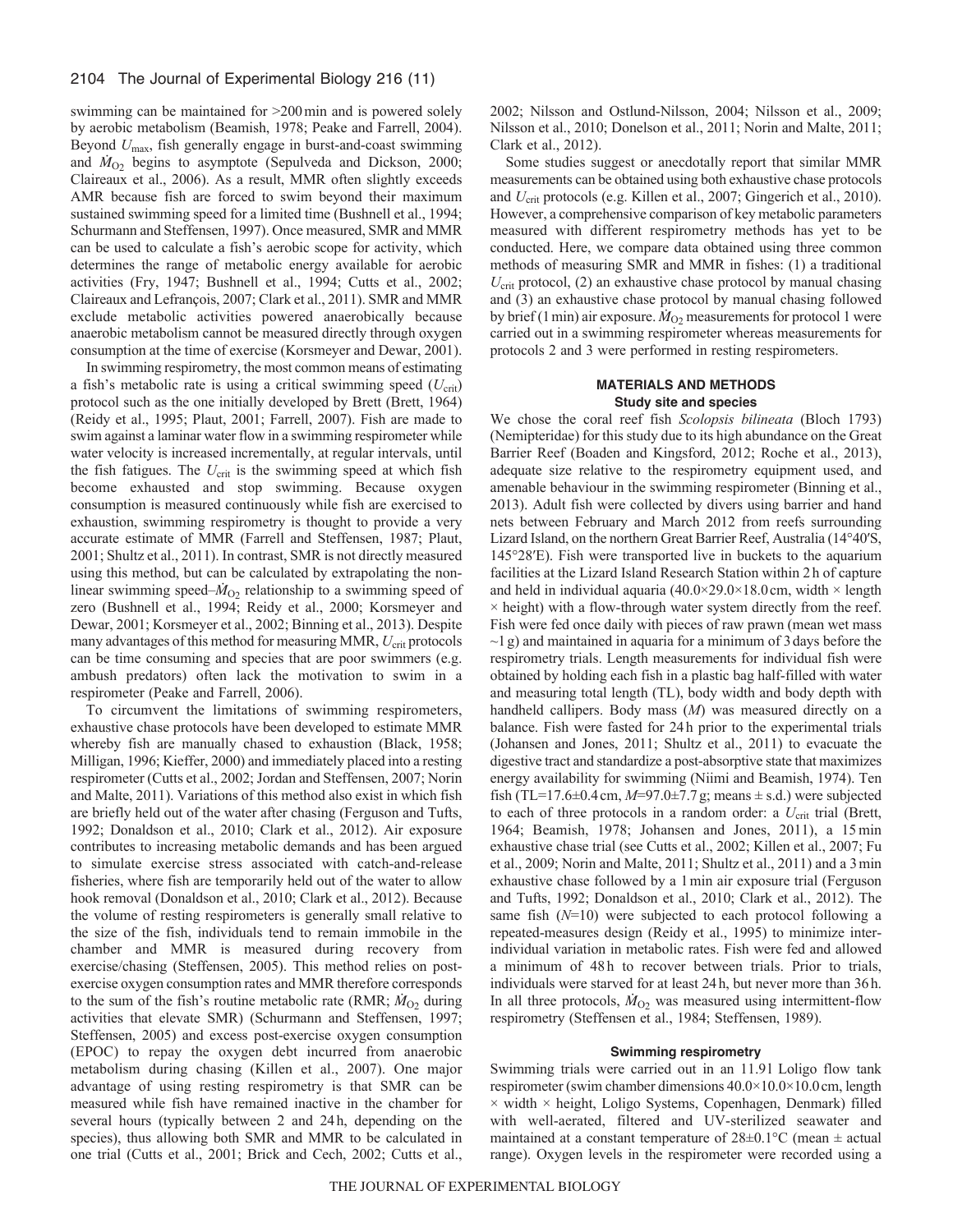Fibox 3 fiber optic oxygen meter (PreSens, Regensburg, Germany) online feed into the AutoResp 1 Software (Loligo Systems). Flow in the working section of the respirometer was calibrated using a digital TAD W30 flow-meter (Höntzsch, Waiblingen, Germany). Solid blocking effects of the fish in the working section were corrected by the respirometry software (AutoResp, Loligo Systems) following Bell and Terhune (Bell and Terhune, 1970). We used 10min determination periods with a 240s flush, 60s wait and 300s measurement cycle (Binning et al., 2013). Once an individual's length and mass were input into the software, three determinations were run without fish to measure initial background rates of respiration from bacterial load in the test chamber. The fish was then placed in the respirometer and left to habituate to the chamber for 6 to 8h at a swimming speed of 0.75 body lengths  $(BL)$ s<sup>-1</sup> until oxygen consumption rates stabilized (Johansen et al., 2010; Binning et al., 2013). This speed corresponded to the lowest water flow necessary to ensure constant swimming and minimize spontaneous activity in this species. To start the trial, the flow speed was slowly increased to 1.25BLs<sup>-1</sup> and maintained constant for three  $\dot{M}_{O2}$ determinations (see Brett, 1964). Flow speed was incrementally increased by 0.5BLs<sup>−</sup><sup>1</sup> every three determinations for the duration of the experiment. Trials were complete when fish could no longer maintain their position in the swim chamber and were forced to rest against the back grid of the chamber  $(U_{\text{crit}})$  for  $>5$  s (Johansen and Jones, 2011). The time and speed was recorded and the water flow was reduced to  $0.75 B L s^{-1}$  to ensure the fish's recovery from oxygen debt. We calculated *U*<sub>crit</sub> following Brett (Brett, 1964):

$$
U_{\rm crit} = U + U_i \left( t/t_i \right), \tag{1}
$$

where *U* is the penultimate swimming speed before the fish fatigued and stopped swimming, *Ui* is the swimming speed at which the fish was unable to continue swimming, *t* is the length of time the fish swam at the final swimming speed where fatigue occurred and *ti* is the amount of time fish were swam at each speed interval (i.e. 30min). The fish was then removed from the test chamber and returned to its holding tank. Three additional determinations were run to measure final background rates of respiration in the chamber. Background  $\dot{M}_{O2}$  values at the end of each cycle were determined from the slope of the linear regression between initial and final background rates, and were subtracted from each  $\dot{M}_{O2}$  determination. All slopes aside from background respiration rates had an  $r^2$  greater than 0.97. To reduce bacterial growth and respiration in the chamber, the respirometer was drained and rinsed in freshwater when the background consumption rates exceeded 15% of the resting metabolic rate of the fish.

We calculated  $\dot{M}_{O_2}$  at  $U=0.75$  BLs<sup>-1</sup> following three different methods commonly used in swimming respirometry studies: (1) by averaging the three lowest  $\dot{M}_{O_2}$  measurements (SMR<sub>swim low</sub>) before increasing  $U$  to  $1.25$  BL s<sup>-1</sup> (Schurmann and Steffensen, 1997); (2) by averaging the three last  $\dot{M}_{O2}$  measurements (SMR<sub>swim last</sub>) immediately before increasing *U* to 1.25BLs<sup>−</sup><sup>1</sup> (Binning et al., 2013); and (3) by generating a frequency distribution of  $\dot{M}_{O_2}$  (bin size=5 mg O<sub>2</sub> kg<sup>-1</sup> h<sup>-1</sup>) at *U*=0.75 BL s<sup>-1</sup> and averaging values in the lowest mode (SMR<sub>swim\_hist</sub>) to exclude elevated values resulting from spontaneous activity (Steffensen et al., 1994; Korsmeyer et al., 2002; Jordan and Steffensen, 2007; Svendsen et al., 2012). For this third method, a double normal distribution was fitted to a frequency histogram of the raw  $\dot{M}_{O_2}$  data: elevated values of  $\dot{M}_{O_2}$  corresponding to the first normal distribution were excluded and the second normal distribution with lower  $\dot{M}_{O_2}$  values was used to provide an estimate of  $\dot{M}_{O_2}$  at *U*=0.75 BL s<sup>-1</sup>. We averaged three  $\dot{M}_{O_2}$  measurements in methods 1 and 2 for consistency with  $\dot{M}_{O2}$  calculations at higher swimming speeds.  $\dot{M}_{O_2}$  was then plotted against *U* to produce an oxygen consumption curve, including only speeds that resulted exclusively in aerobic activity (i.e. from  $U=0.75$  to  $U=3.25$  BLs<sup>-1</sup>). The onset of anaerobic activity was determined as the swimming speed when fish transitioned gait from steady to unsteady (burstingand-coasting) swimming (Peake and Farrell, 2004). Bursting and coasting was defined when the fish used caudal fin beats (typically 1, 2 or 3 beats) and a subsequent forward glide motion >5cm. SMR was obtained by extrapolating the curve to *U*=0BLs<sup>-1</sup> (Steffensen et al., 1994; Schurmann and Steffensen, 1997; Korsmeyer et al., 2002) using either a traditional exponential function (Brett, 1964; Webb, 1975; Korsmeyer et al., 2002; Binning et al., 2013) with two (Eqn2) or three (Eqn3) parameters, or the hydrodynamics-based power function with three parameters (Eqn4) (Wu, 1977; Videler, 1993; Korsmeyer et al., 2002; Johansen et al., 2010; Svendsen et al., 2010):

$$
\dot{M}_{O_2} = a10^{bU} \tag{2}
$$

$$
\dot{M}_{O_2} = a + b10^{cU} \tag{3}
$$

$$
\dot{M}_{O_2} = a + bU^c. \tag{4}
$$

Therefore, for each of the three different functional forms, three SMR estimates were obtained (SMRswim\_low, SMRswim\_last and SMR<sub>swim hist) following different calculations of  $\vec{M}_{O_2}$  at</sub> *U*=0.75 BL s<sup>-1</sup>. Maximum metabolic rate (MMR<sub>swim</sub>) was measured at the maximum swimming speed where fish completed at least one 10 min  $\dot{M}_{O_2}$  determination; we averaged  $\dot{M}_{O_2}$  values when fish completed more than one determination (up to three determinations).

#### **Resting respirometry**

Resting respirometry differs from swimming respirometry in that resting chambers are simpler and more affordable, allowing the benefit of testing multiple fish simultaneously. Individual chambers are connected to flush pumps that turn on intermittently after each  $\dot{M}_{O2}$  determination to replenish the chamber with oxygenated seawater; a closed-loop recirculation pump also mixes the water inside the chamber during  $\dot{M}_{O2}$  determinations. Our resting respirometry system consisted of four darkened cylindrical chambers 3.48l in volume, fitted with fibre optic oxygen probes and immersed in a temperature-controlled aquarium (100×52×49cm, length  $\times$ width  $\times$  height) filled with aerated seawater. The water temperature was maintained at  $28\pm0.5^{\circ}$ C (mean  $\pm$  actual range) and dissolved oxygen concentration was recorded with a four channel FireSting O2 Optical Oxygen Meter (Pyroscience, Aachen, Germany). We used two different methods to estimate MMR. The first consisted of a 15min exhaustive chase trial in which individual fish were placed in a 110cm diameter circular tank and chased continuously with a 20mm diameter PVC tube until exhaustion (i.e. all fish became unresponsive within 12–15min) (see Cutts et al., 2002; Fu et al., 2006; Killen et al., 2007; Fu et al., 2009; Norin and Malte, 2011). The experimenter would only touch the tail of the fish if it slowed down or stopped swimming. Fish swam primarily with their caudal fin, occasionally bursting and coasting. The second method consisted of a 3min exhaustive chase followed by 1min of air exposure (Ferguson and Tufts, 1992; Donaldson et al., 2010; Clark et al., 2012). Fish were chased in an identical manner and subsequently maintained out of the water in a rubber mesh net for 1min. Following either procedure, each fish was immediately placed in a resting respirometry chamber, and their oxygen consumption was measured for 5min. The measurement period started within 10s from cessation of chasing for the 15min chase protocol, and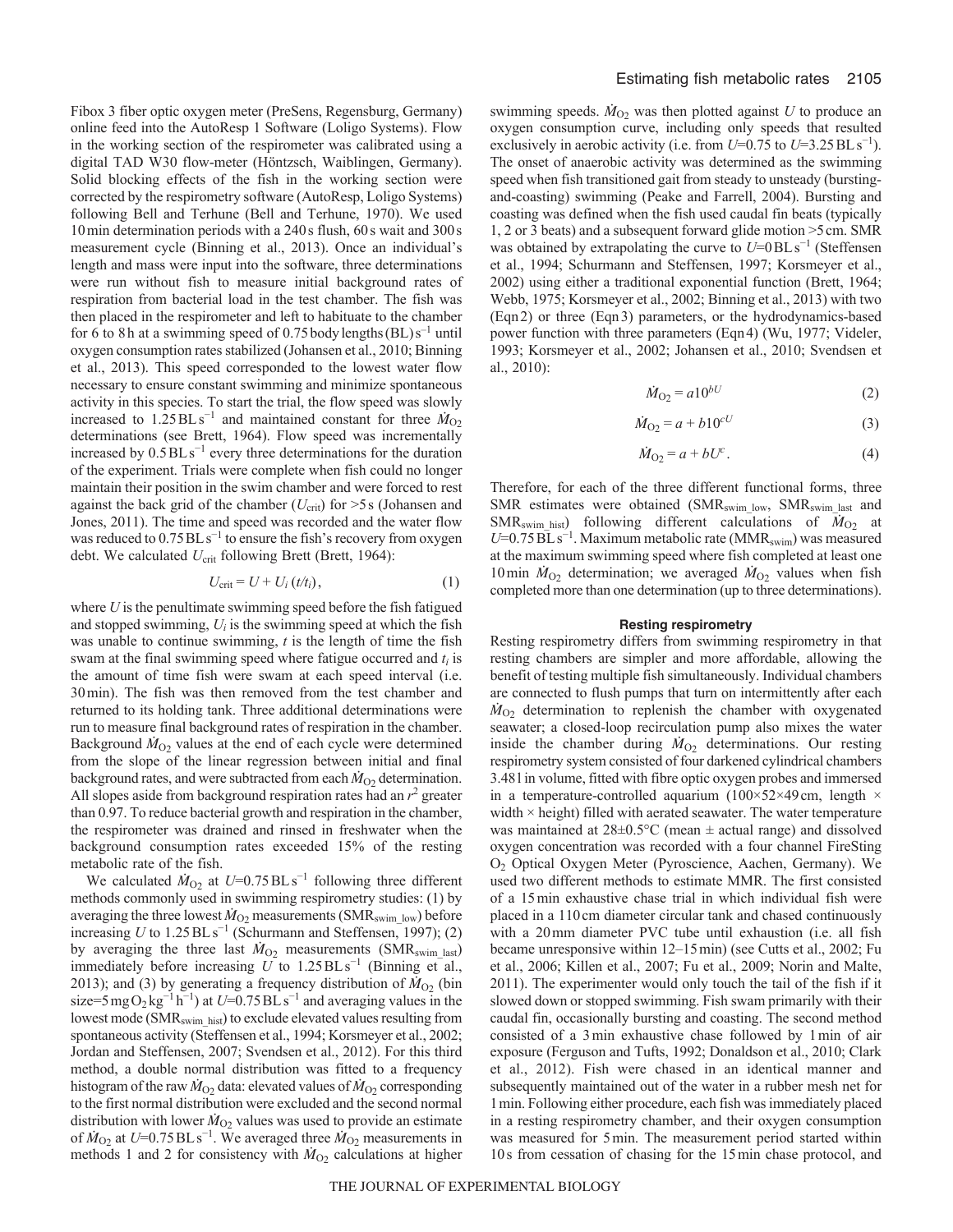## 2106 The Journal of Experimental Biology 216 (11)

10s following the end of air exposure for the 3min chase/1min air exposure protocol. This  $\dot{M}_{O2}$  measurement corresponded to the maximum metabolic rate: MMR<sub>chase</sub> or MMR<sub>air</sub>, depending on the method employed. Subsequently,  $\dot{M}_{O2}$  was measured continuously following a 10min measurement and 10min flush cycle. SMR was obtained by leaving the fish in the chamber overnight for between 6 and 12h, and was calculated in one of three ways: (1) by averaging the three lowest  $\dot{M}_{O2}$  measurements recorded (SMR<sub>rest low</sub>); (2) by averaging the three last  $\dot{M}_{O_2}$  measurements recorded (SMR<sub>rest last</sub>); or (3) by generating a frequency distribution of all  $\dot{M}_{O2}$ measurements recorded (bin size=5 mg $O_2$ kg<sup>-1</sup>h<sup>-1</sup>) and averaging values in the lowest mode (SMR<sub>rest\_hist</sub>). Previous resting respirometry studies have averaged either three (Cutts et al., 2001; Brick and Cech, 2002; Cutts et al., 2002) or six  $\dot{M}_{O2}$  measurements to obtain SMR estimates (Schurmann and Steffensen, 1997; Gingerich et al., 2010; Norin and Malte, 2011; Shultz et al., 2011). We chose to average three measurements for consistency with  $\dot{M}_{O2}$ calculations in the  $U_{\text{crit}}$  protocol.  $\dot{M}_{\text{O}_2}$  (mg  $\text{O}_2 \text{kg}^{-1} \text{h}^{-1}$ ) was calculated with LabChart v. 6.1.3 (ADInstruments, Dunedin, New Zealand) as the slope of the linear regression of oxygen concentration decline over time for each determination cycle using the equation (Bushnell et al., 1994; Schurmann and Steffensen, 1997):

$$
\dot{M}_{\text{O}_2} = sV_{\text{resp}} \alpha M^{-1},\tag{5}
$$

where *s* is the slope (mmHgh<sup>-1</sup>),  $V_{resp}$  is the volume of the respirometer minus the volume of the fish  $(l)$ ,  $\alpha$  is the solubility of oxygen in water ( $\mu$ gO<sub>2</sub>l<sup>-1</sup>mmHg<sup>-1</sup>) adjusted for temperature and barometric pressure and  $M$  is the mass of the fish (kg). Three determinations were run before and after each trial to measure background rates of bacterial respiration in individual chambers, which were subtracted from  $\dot{M}_{O2}$  values upon calculation. The system was rinsed in freshwater every third day to ensure that background oxygen consumption rates remained below 15% of the resting metabolic rate of fish.

## **Statistical analysis**

We used a linear mixed effects model (LMM; lme function in R) to compare values of maximum metabolic rate (MMR<sub>swim</sub>, MMRchase, MMRair). We used a second LMM to compare SMR estimates obtained in resting respirometry (SMR<sub>rest low</sub>, SMR<sub>rest last,</sub> SMR<sub>rest hist</sub>) with those obtained in swimming respirometry (SMRswim\_low, SMRswim\_last, SMRswim\_hist) using three different functional forms to describe the relationship between swimming speed and  $\dot{M}_{O2}$  (i.e. a two-parameter exponential function, a threeparameter exponential function and a three-parameter power function). LMMs can be used to reduce inter-individual variation in metabolic rates and control for the non-independence of data points obtained on the same individuals (Bolker et al., 2009). Diagnostic plots and Shapiro–Wilk's test were used to ensure that the data met the assumptions of the models. We compared the fit of non-linear relationships by computing the proportion of variance explained. All analyses were performed in R v2.11.1 (R Development Core Team, 2010).

## **RESULTS**

The mean  $(\pm$ s.e.m.) critical swimming speed for all fish was 3.76±0.10 BL s<sup>-1</sup>, whereas the mean maximum swimming speed at which fish completed at least one 10min  $\dot{M}_{O_2}$  determination was  $3.85\pm0.10$  BL s<sup>-1</sup>. At  $4.25$  BL s<sup>-1</sup>, only three out of 10 fish completed one  $\dot{M}_{\text{O}2}$  determination. MMR differed according to the respirometry method employed (LMM;  $F_{2,18}$ =19.2, *P*<0.001; Fig.1): MMR<sub>swim</sub> was 36% higher than MMR<sub>chase</sub> (estimate=-167.69, 95%



Fig. 1. (A) Maximum metabolic rate (MMR) for 10 *Scolopsis bilineata* obtained with three different methods: (1) in a swim respirometer (MMRswim), (2) in a resting respirometer after a 15 min exhaustive chase trial (MMR<sub>chase</sub>) and (3) in a resting respirometer after a 3 min exhaustive chase trial followed by 1 min air exposure (MMR<sub>air</sub>). (B) Paired difference between  $MMR<sub>swim</sub>$  and  $MMR<sub>chase</sub>$  as well as  $MMR<sub>air</sub>$ , controlling for the nonindependence of measurements on the same fish. Error bars are s.e.m.

CI= $-221.35$  to  $-114.03$ ,  $t=-6.13$ ,  $P<0.001$ ) and 23% higher than MMRair (estimate=–107.15, 95% CI=–160.81 to –53.49, *t*=–3.91, *P*=0.001), and MMR<sub>air</sub> was significantly higher than MMR<sub>chase</sub> (estimate=60.54, 95% CI=6.88 to 114.20, *t*=2.21, *P*=0.04; Fig.2B, Fig.3A).

SMR estimates obtained in resting respirometry differed based on the calculation method used: SMR<sub>rest low</sub> was significantly lower than SMR<sub>rest last</sub> (estimate=23.75, 95% CI=6.71 to 40.78, *t*=2.73,  $P<0.01$ ) but not different from SMR<sub>rest hist</sub> (estimate=7.84, 95%) CI=–9.19 to 24.87, *t*=0.90, *P*>0.3); there was no significant difference between  $SMR_{rest\text{ last}}$  and  $SMR_{rest\text{ hist}}$  (estimate=–15.91, 95% CI=–32.94 to 1.12, *t*=–1.83, *P*=0.07; Fig.2). In contrast, when calculated for each of the three functional forms, SMR estimates obtained in swimming respirometry did not differ significantly, irrespective of the calculation method employed (LMM; all *P*>0.05; Fig.2B).

Fitting a two-parameter exponential function produced SMR estimates 25% lower, on average, than the lowest SMR estimate obtained in resting respirometry (LMM; contrast group=SMR<sub>rest low</sub>; SMR<sub>swim low</sub> estimate= $-27.49$ , 95%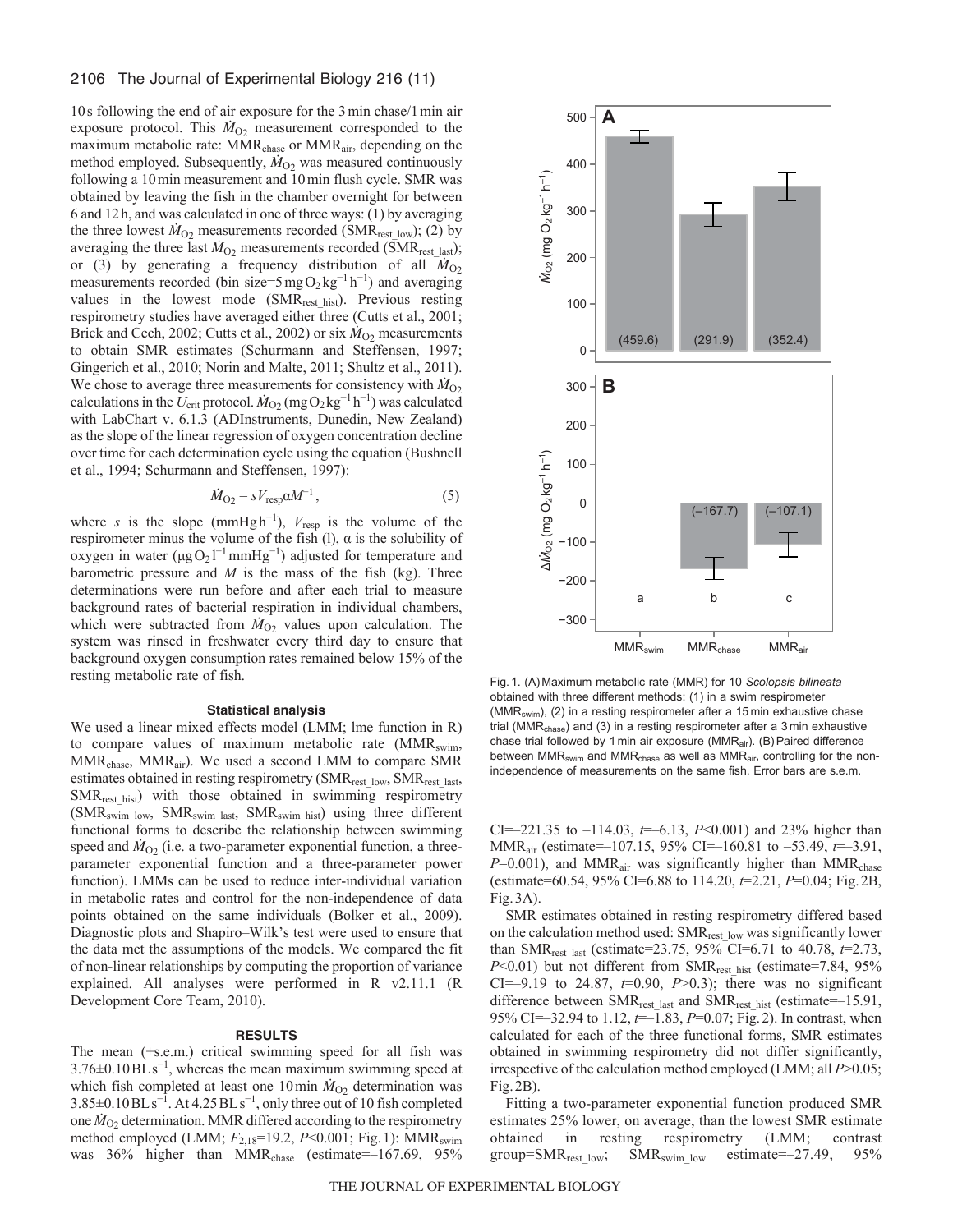

Fig. 2. (A)Standard metabolic rate (SMR) for 10 *S. bilineata* obtained with two different respirometry methods and three distinct calculations: first, in a resting respirometer (resting) by averaging (1) the three lowest oxygen consumption rate ( $M_{\text{O}_2}$ ) determinations (low; light grey bar), (2) the three last  $M_{\text{O}_2}$ determinations (last; grey bar) and (3)  $M_{\odot}$ , values in the lowest mode of a  $M_{\odot}$ , frequency distribution (hist; dark grey bar); and second, in a swimming respirometer (swim) by extrapolating the swimming speed–*M*<sub>O2</sub> relationship to a speed of zero after averaging (1) the three lowest *M*<sub>O2</sub> determinations at *U*=0.75 BL s<sup>-1</sup> (low; light grey bar), (2) the three last *M*<sub>O2</sub> determinations at *U*=0.75 BL s<sup>-1</sup> (last; grey bar) and (3) *M*<sub>O2</sub> values in the lowest mode of a *M*<sub>O2</sub> frequency distribution at U=0.75BL s<sup>-1</sup> (hist; dark grey bar). Three different functional forms were fitted to the swimming speed– $M_{\text{O}}$  relationship in swimming respirometry: a two-parameter exponential function (swim exp 2), a three-parameter exponential function (swim exp 3) and a three-parameter power function (swim power 3). (B) Paired differences controlling for the non-independence of measurements on the same fish using SMR<sub>rest low</sub> as a contrast. Different letters indicate significant differences. Error bars are s.e.m.

CI=–44.59 to  $-10.39$ ,  $t=-3.15$ ,  $P=0.004$ ; SMR<sub>swim\_last</sub> estimate=–24.29, 95% CI=–41.40 to –7.19, *t*=–2.78, *P*=0.01; SMRswim\_hist estimate=–22.37, 95% CI=–39.47 to –5.27, *t*=–2.56,  $P=0.016$ . Alternatively, SMR<sub>rest low</sub> did not differ from SMR<sub>swim low</sub> when we fit a three-parameter exponential function or a three-parameter power function to the swimming speed– $\dot{M}_{O2}$ relationship (LMM; all *P*>0.05; Table1, Fig. 2B). When using either a three-parameter exponential or power function, most differences between SMR obtained in resting *versus* swimming respirometry occurred between SMR<sub>rest last</sub> and SMR<sub>swim last</sub> (Table 1, Fig. 2B); there were very few significant differences between SMR<sub>rest\_hist</sub> and SMR<sub>swim\_hist</sub> (Table 1, Fig. 2B). Including  $\dot{M}_{O_2}$  measurements at speeds that induced bursting and coasting  $(U=3.75$  and  $4.25 \text{ BL s}^{-1}$ ) into the swimming speed– $\dot{M}_{O2}$ relationship did not change these results qualitatively.

#### **DISCUSSION**

We found notable differences in MMR, a key metabolic rate parameter, measured using different respirometry methods (Fig.1). Previous studies have suggested that resting and swimming respirometry produce similar MMR estimates (Gingerich et al., 2010), with some support from data on the lumpfish *Cyclopterus lumpus* (Killen et al., 2007). Although there was overlap in SMR estimates obtained with different methods, MMR estimated using

Table 1. P-values from linear mixed effects model contrasts between standard metabolic rate obtained in resting respirometry (SMR<sub>rest</sub>) and swimming respirometry (SMR<sub>swim</sub>)

| $SMR_{rest}$ | $SMRswim$ exp 2 |            |            | $SMR_{\text{swim}}$ exp 3 |         |         | SMR <sub>swim</sub> power 3 |      |       |
|--------------|-----------------|------------|------------|---------------------------|---------|---------|-----------------------------|------|-------|
|              | Low             | Last       | Hist       | Low                       | ∟ast    | Hist    | Low                         | Last | Hist  |
| Low          | $< 0.01*$       | $< 0.01*$  | $0.01*$    | 0.24                      | 0.89    | 0.5     | 0.78                        | 0.13 | 0.052 |
| Last         | $< 0.001*$      | $< 0.001*$ | $< 0.001*$ | $< 0.001*$                | $0.01*$ | $0.04*$ | $0.02*$                     | 0.22 | 0.44  |
| Hist         | $< 0.001*$      | $< 0.001*$ | $< 0.001*$ | $0.04*$                   | 0.44    | 0.82    | 0.54                        | 0.55 | 0.29  |

SMR<sub>swim</sub> was calculated using three different functional forms: a two-parameter exponential function (exp 2), a three-parameter exponential function (exp 3), and a three-parameter power function (power 3). Three different calculation methods were used for all SMR estimates: by averaging (1) the three lowest oxygen consumption rate ( $M_{\odot}$ ) determinations (low), (2) the three last  $M_{\odot}$  determinations (last) and (3)  $M_{\odot}$  values in the lowest mode of an  $M_{\odot}$  frequency distribution (hist). Asterisks indicate significance at *P*<0.05.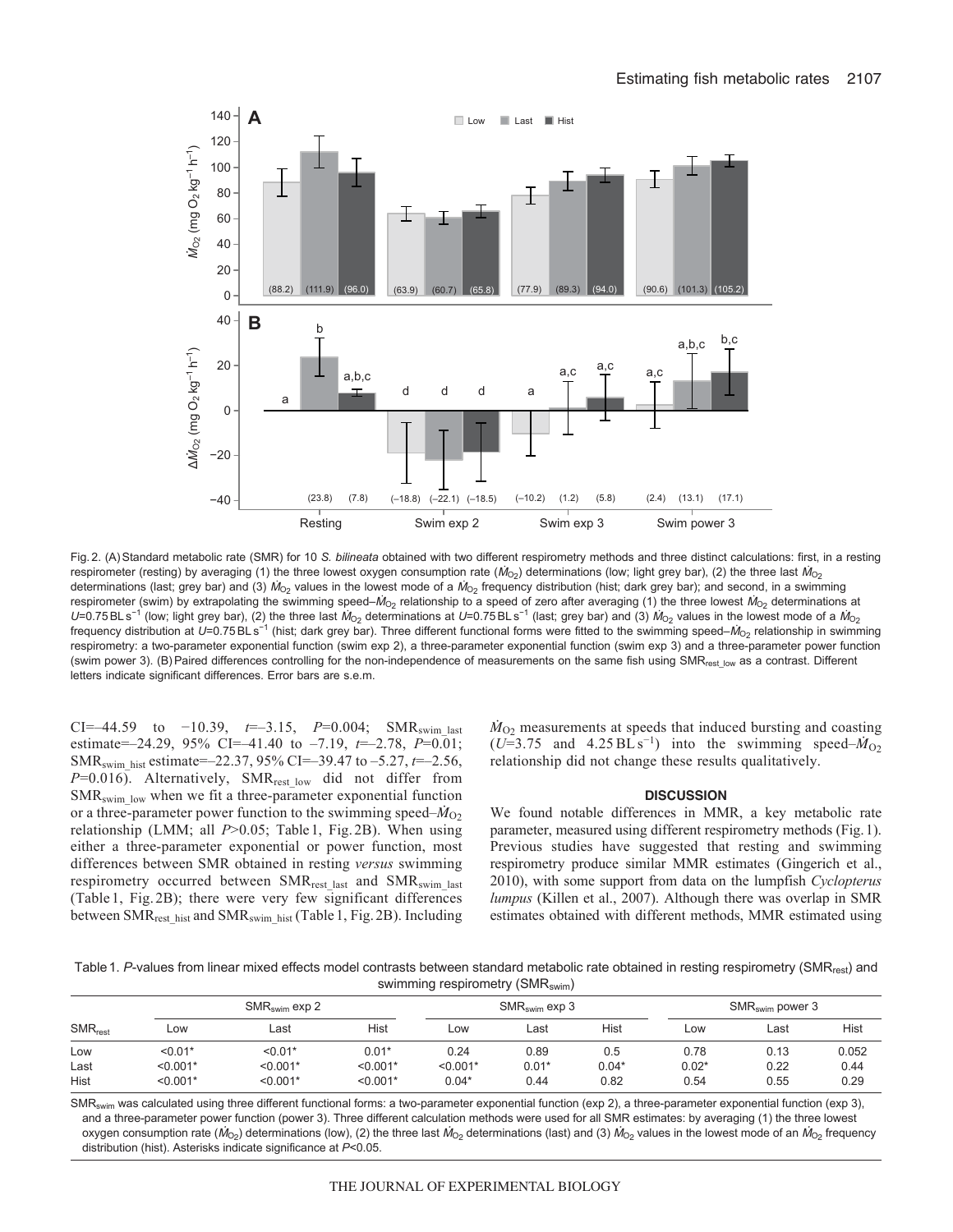

Fig. 3. The relationship between the rate of oxygen consumption  $(M<sub>O2</sub>)$ and swimming speed (*U*) for the coral reef fish *S. bilineata* (*N*=10). Standard metabolic rate (SMR) estimates were calculated by extrapolation of: (A) a two-parameter exponential function (turquoise line;  $\dot{M}_{O2}$ =62.9± 6.45×100.21±0.02*<sup>U</sup>*, *r* 2=0.77; means ± s.e.m.); (B) a three-parameter exponential function (blue line;  $\dot{M}_{O2}$ =77.72±25.70+14.12± 11.50×10<sup>0.38±0.10*U*,  $r^2$ =0.78); and (C) a three-parameter power function (red</sup> line;  $\dot{M}_{\text{O}_2}$ =104.13±11.99+7.26±4.75*U*<sup>2.86±0.54</sup>,  $r$ <sup>2</sup>=0.78). Intercepts are slightly different from those displayed in Fig. 2, which are mean intercepts for 10 relationships. Solid lines indicate relationships based on aerobic swimming only (0.75≥U≤3.25 BL s<sup>-1</sup>); broken lines indicate extrapolations to *U*=0BL s<sup>−</sup><sup>1</sup> and beyond *U*=3.25BL s<sup>−</sup>1, at speeds that resulted in bursting and coasting (anaerobic metabolism). Symbols are described in the legend and error bars are s.e.m. Values of SMR are offset at *U*=0BL s<sup>−1</sup> to avoid overlap. Mean *U*<sub>crit</sub> is shown as a vertical solid line with broken grey lines indicating s.e.m. Sample sizes are *N*=10 at *U*≤3.25BL s<sup>−</sup>1, *N*=9 at *U*=3.75BL s<sup>−</sup><sup>1</sup> and *N*=3 at *U*=4.25BL s<sup>−</sup>1. See Fig. 1 legend for definitions of MMR<sub>swim</sub>, MMR<sub>chase</sub> and MMR<sub>air</sub>.

a *U*crit protocol was significantly higher than MMR obtained using two different exhaustive chase protocols combined with resting respirometry.

Using swimming respirometry, SMR is indirectly measured by extrapolating the swimming speed– $\dot{M}_{O2}$  relationship to  $U=0$  BLs<sup>-1</sup> (Brett, 1964; Bushnell et al., 1994; Schurmann and Steffensen, 1997). Following this approach, we used three common calculations to estimate SMR, by averaging (1) the lowest three  $\dot{M}_{O2}$ measurements at  $U=0.75$  BL s<sup>-1</sup> (SMR<sub>swim\_low</sub>), (2) the last three  $\dot{M}_{O_2}$ measurements at  $U=0.75$  BLs<sup>-1</sup> (SMR<sub>swim last</sub>) or (3) all values in the lowest mode of an  $\dot{M}_{O2}$  frequency distribution at *U*=0.75 BLs<sup>-1</sup> (SMR<sub>swim hist</sub>). Despite different calculations, the three SMR estimates did not significantly differ from each other (Fig.2) and considerably overlapped SMR<sub>rest low</sub> and SMR<sub>rest hist</sub> estimates (Table1) when extrapolated based on a three-parameter exponential or power function (Fig. 3B,C). SMR<sub>rest last</sub> differed from the two other SMR estimates in resting respirometry because spontaneous activity elevated  $\dot{M}_{O_2}$  values in the early morning, towards the end of the trials. This was not the case in swimming respirometry as  $U_{\text{crit}}$  trials began shortly before sunrise.

In a study on the Atlantic cod, *Gadus morhua*, Schurmann and Steffensen (Schurmann and Steffensen, 1997) found similar results when comparing SMR estimated using both swimming and resting respirometry. Our findings also suggest that SMR can accurately be estimated by extrapolating the swimming speed– $\dot{M}_{O2}$  relationship obtained from  $U_{\text{crit}}$  protocols. Importantly, however, when we fit a simpler, two-parameter exponential function to this data, SMR values estimated with the  $U_{\text{crit}}$  protocol were  $\sim$ 25% lower than  $SMR_{rest, low}$ , irrespective of the calculation employed (Table 1, Fig.3C). This finding is in stark contrast with those of Korsmeyer et al. (Korsmeyer et al., 2002), who recommend using the traditional two-parameter exponential function. While this simpler function requires deriving only two constants (Korsmeyer et al., 2002), it may not be the most reliable functional form to extrapolate  $\dot{M}_{\text{O}2}$ beyond the range of swimming speed values measured. In contrast, the hydrodynamics-based power function is believed to overestimate SMR because it places more weight on higher swimming speed values (Videler and Nolet, 1990; Korsmeyer et al., 2002). Our SMR estimates from the hydrodynamics-based power function were higher than estimates from the three-parameter exponential function, but this difference was not significant (Fig.2).

We obtained higher MMR estimates in the swimming respirometry protocol compared with either exhaustive chase protocol. Several factors may explain this difference. Chasing by an experimenter may not have induced complete exhaustion in *S. bilineata* even if fish became unresponsive towards the end of the chase. However, the duration of our 15min protocol greatly exceeded that of typical 1–5min chases in the published literature (Cutts et al., 2002; Fu et al., 2009; Gingerich et al., 2010; Norin and Malte, 2011; Shultz et al., 2011; Clark et al., 2012). *Scolopsis bilineata* uses its pectoral and caudal fins for swimming and has intermediate to high sustained swimming abilities (Fulton, 2007; Binning et al., 2013). In contrast, many of the fishes that have been subjected to exhaustive chase protocols thus far are body-caudal fin swimmers with high unsteady (burst) swimming performance, such as trout (Ferguson and Tufts, 1992; Norin and Malte, 2011), Pacific salmon (Donaldson et al., 2010; Clark et al., 2012), bonefish (Shultz et al., 2011) and bass (Gingerich et al., 2010). Studies suggest that 1–2min chases are sufficient to achieve complete fatigue in these species (Gingerich et al., 2010; Norin and Malte, 2011; Clark et al., 2012). Rapid exhaustion most likely occurs because manual chasing induces repetitive burst swimming (Clark et al., 2012), which is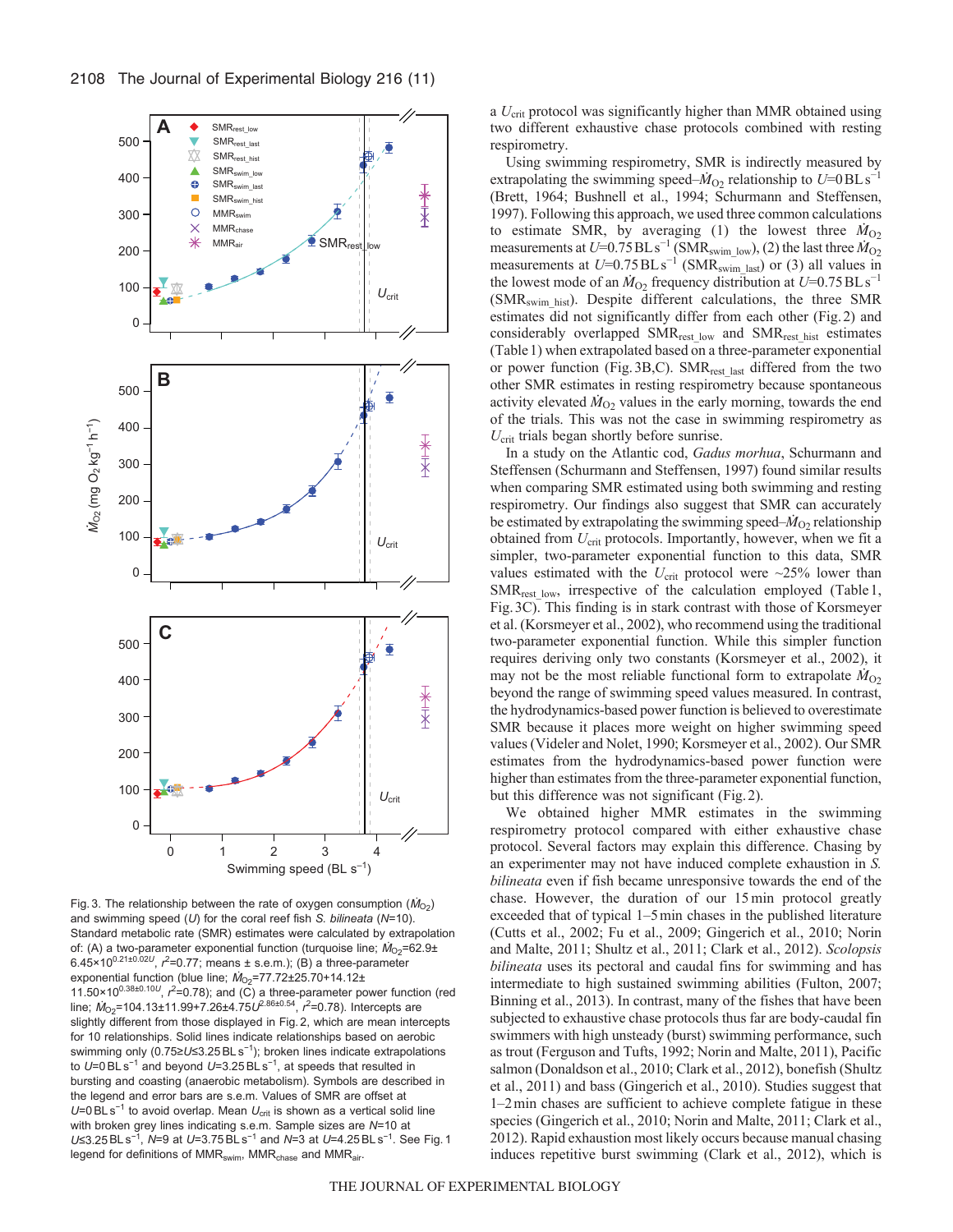powered by white muscle fibres and anaerobic metabolism (Milligan, 1996; Kieffer, 2000). The use of fast, glycolytic muscles for escape swimming explains why these fishes fatigue rapidly and incur large oxygen debts, which can be measured as post-exercise metabolism in the resting respirometry chamber. Alternatively, some body-caudal fin swimmers, such as Atlantic salmon (Cutts et al., 2002), carp and catfish (Fu et al., 2009), can sustain unsteady swimming for longer periods and require chases up to 5min to reach full exhaustion. Pectoral (e.g. Labridae, Scaridae, Pomacentridae, Cichlidae, Embiotocidae) and pectoral-caudal (e.g. Chaetodontidae, Nemipteridae) swimmers may require even longer exhaustive chases, however, as we observed in the case of *S. bilineata*. Fish that use their median-paired fins for swimming may burst less frequently during chases (e.g. Gotanda et al., 2009) and utilize both red (aerobic) and white (anaerobic) muscle fibres to power their escape. As such, increased use of red muscle could lead to lower oxygen debts and reduced EPOC required to clear metabolites resulting from anaerobic activity. Because the magnitude of EPOC directly influences measurements of MMR in resting respirometry (Reidy et al., 1995), fish that escape using a combination of white and red muscles will likely display lower  $\dot{M}_{O2}$  values than fish relying predominantly on white muscle and anaerobic metabolic pathways. Although swimming respirometry appears to be a better method for measuring MMR in fish that are good steady swimmers, the opposite may be true of fish with better unsteady swimming performance (see Peake and Farrell, 2006). For example, in a study of post-exercise metabolic rates in Atlantic cod, Reidy et al. (Reidy et al., 1995) found that MMR during recovery after exhaustive chasing significantly exceeded  $\dot{M}_{O2}$  measurements at  $U_{\text{crit}}$ , which is contrary to our results.

Lastly, the short 3min exhaustive chase and 1min air exposure protocol yielded higher estimates of MMR than the prolonged 15min chase. Brief periods of air exposure have been used in a number of studies to simulate fisheries encounters (Ferguson and Tufts, 1992; Donaldson et al., 2010; Clark et al., 2012), and likely push fish beyond their anaerobic threshold, leading to increased EPOC. Given the considerable variability in the duration of fish responses to chase protocols and the likelihood of additional variation from using different chasing techniques and intensity (e.g. tail pinching *versus* manual or stick chasing), air exposure may provide a very effective method of standardizing exhaustive chase protocols and improving the accuracy of MMR estimates across species.

## **Conclusions and recommendations**

Our experiment demonstrated that, for *S. bilineata*, the  $U_{\text{crit}}$ swimming protocol provided a more accurate estimate of MMR than chase protocols combined with resting respirometry. However, because swimming respirometry is impractical for some species (Reidy et al., 1995; Jordan and Steffensen, 2007), chasing followed by air exposure likely provides the best alternative. Furthermore, we found that SMR can accurately be estimated from data obtained using swimming respirometry. However, extrapolating the oxygen consumption curve depends on the functional form used to describe the swimming speed– $\dot{M}_{O_2}$  relationship. As such, resting respirometers provide a reliable measure of SMR with which to compare estimates from  $U_{\text{crit}}$  protocols and should be used whenever possible. Additional studies are required to test how data produced with various respirometry methods compare across fish species with different life histories (e.g. demersal *versus* pelagic, predatory *versus* herbivorous) and swimming behaviours (e.g. pectoral, pectoralcaudal and caudal swimming). However, caution is warranted when comparing results obtained with different approaches, particularly in the case of MMR, unless cross-validation has been performed on a species-specific basis. Bearing in mind these results and the limitations of the methods used, researchers should carefully choose the apparatus and method most appropriate for their species and specific research questions before conducting respirometry studies.

#### **ACKNOWLEDGEMENTS**

We thank C. Layton, C. Juan, L. Strong and staff at the Lizard Island Research Station for field support. Tim Clark and two anonymous reviewers provided useful comments on a previous version of the manuscript.

#### **AUTHOR CONTRIBUTIONS**

D.G.R., S.A.B. and Y.B. designed and executed the experimental study with insights from J.L.R. and J.L.J. J.L.R. extracted data from resting respirometry experiments. D.G.R. designed and implemented the statistical analyses. The manuscript was prepared by D.G.R and all authors provided critiques and insights on the research and drafts of the manuscript.

#### **COMPETING INTERESTS**

No competing interests declared.

#### **FUNDING**

D.G.R. and S.A.B. were supported by the ARC Centre of Excellence for Coral Reef Studies, the Australian National University, The Natural Sciences and Engineering Research Council of Canada, the Ian Potter Doctoral Fellowship at the Lizard Island Research Station (a facility of the Australian Museum) and Total Diving Montréal. J.L.R. was funded by an Australian Research Council Super Science Fellowship and the ARC Centre of Excellence for Coral Reef Studies.

#### **REFERENCES**

- **Barnes, R., King, H. and Carter, C. G.** (2011). Hypoxia tolerance and oxygen regulation in Atlantic salmon, *Salmo salar* from a Tasmanian population. *Aquaculture* **318**, 397-401.
- **Beamish, F. W. H.** (1978). Swimming capacity. In *Fish Physiology*, Vol. 7 (ed. W. S. Hoar and D. J. Randall), pp. 101-187. New York, NY: Academic Press.
- **Bell, W. H. and Terhune, L. D. B.** (1970). Water tunnel design for fisheries research. *J. Fish. Res. Board Can.* **195**, 1-69.
- **Binning, S. A., Roche, D. G. and Layton, C.** (2013). Ectoparasites increase swimming costs in a coral reef fish. *Biol. Lett.* **9**, 20120927.
- **Black, E. C.** (1958). Hyperactivity as a lethal factor in fish. *J. Fish. Res. Board Can.* **15**, 573-586.
- **Blazka, P., Volf, M. and Cepela, M.** (1960). A new type of respirometer for the determination of the metabolism of fish in an active state. *Physiol. Bohemoslov.* **9**, 553-558.
- **Boaden, A. E. and Kingsford, M. J.** (2012). Diel behaviour and trophic ecology of *Scolopsis bilineatus* (Nemipteridae). *Coral Reefs* **31**, 871-883.
- **Bolker, B. M., Brooks, M. E., Clark, C. J., Geange, S. W., Poulsen, J. R., Stevens, M. H. H. and White, J.-S. S.** (2009). Generalized linear mixed models: a practical guide for ecology and evolution. *Trends Ecol. Evol.* **24**, 127-135.
- **Brett, J. R.** (1964). The respiratory metabolism and swimming performance of young sockeye salmon. *J. Fish. Res. Board Can.* **21**, 1183-1226.
- **Brett, J. R. and Groves, T. D. D.** (1979). Physiological energetics. In *Fish Physiology*, Vol. 8 (ed. W. S. Hoar, D. J. Randall and J. R. Brett), pp. 279-352. New York, NY: Academic Press.
- **Brick, M. E. and Cech, J. J.** (2002). Metabolic responses of juvenile striped bass to exercise and handling stress with various recovery environments. *Trans. Am. Fish. Soc.* **131**, 855-864.
- **Bushnell, P. G., Steffensen, J. F., Schurmann, H. and Jones, D. R.** (1994). Exercise metabolism in two species of cod in arctic waters. *Polar Biol.* **14**, 43-48.
- **Claireaux, G. and Lefrançois, C.** (2007). Linking environmental variability and fish performance: integration through the concept of scope for activity. *Philos. Trans. R. Soc. B* **362**, 2031-2041.
- **Claireaux, G., Couturier, C. and Groison, A. L.** (2006). Effect of temperature on maximum swimming speed and cost of transport in juvenile European sea bass (*Dicentrarchus labrax*). *J. Exp. Biol.* **209**, 3420-3428.
- **Clark, T. D., Jeffries, K. M., Hinch, S. G. and Farrell, A. P.** (2011). Exceptional aerobic scope and cardiovascular performance of pink salmon (*Oncorhynchus gorbuscha*) may underlie resilience in a warming climate. *J. Exp. Biol.* **214**, 3074- 3081.
- **Clark, T. D., Donaldson, M. R., Pieperhoff, S., Drenner, S. M., Lotto, A., Cooke, S. J., Hinch, S. G., Patterson, D. A. and Farrell, A. P.** (2012). Physiological benefits of being small in a changing world: responses of Coho salmon (*Oncorhynchus kisutch*) to an acute thermal challenge and a simulated capture event. *PLoS ONE* **7**, e39079.
- **Cooke, S. J., Hinch, S. G., Donaldson, M. R., Clark, T. D., Eliason, E. J., Crossin, G. T., Raby, G. D., Jeffries, K. M., Lapointe, M. and Miller, K.** (2012). Conservation physiology in practice: how physiological knowledge has improved our ability to sustainably manage Pacific salmon during up-river migration. *Philos. Trans. R. Soc. Lond. B Biol. Sci.* **367**, 1757-1769.